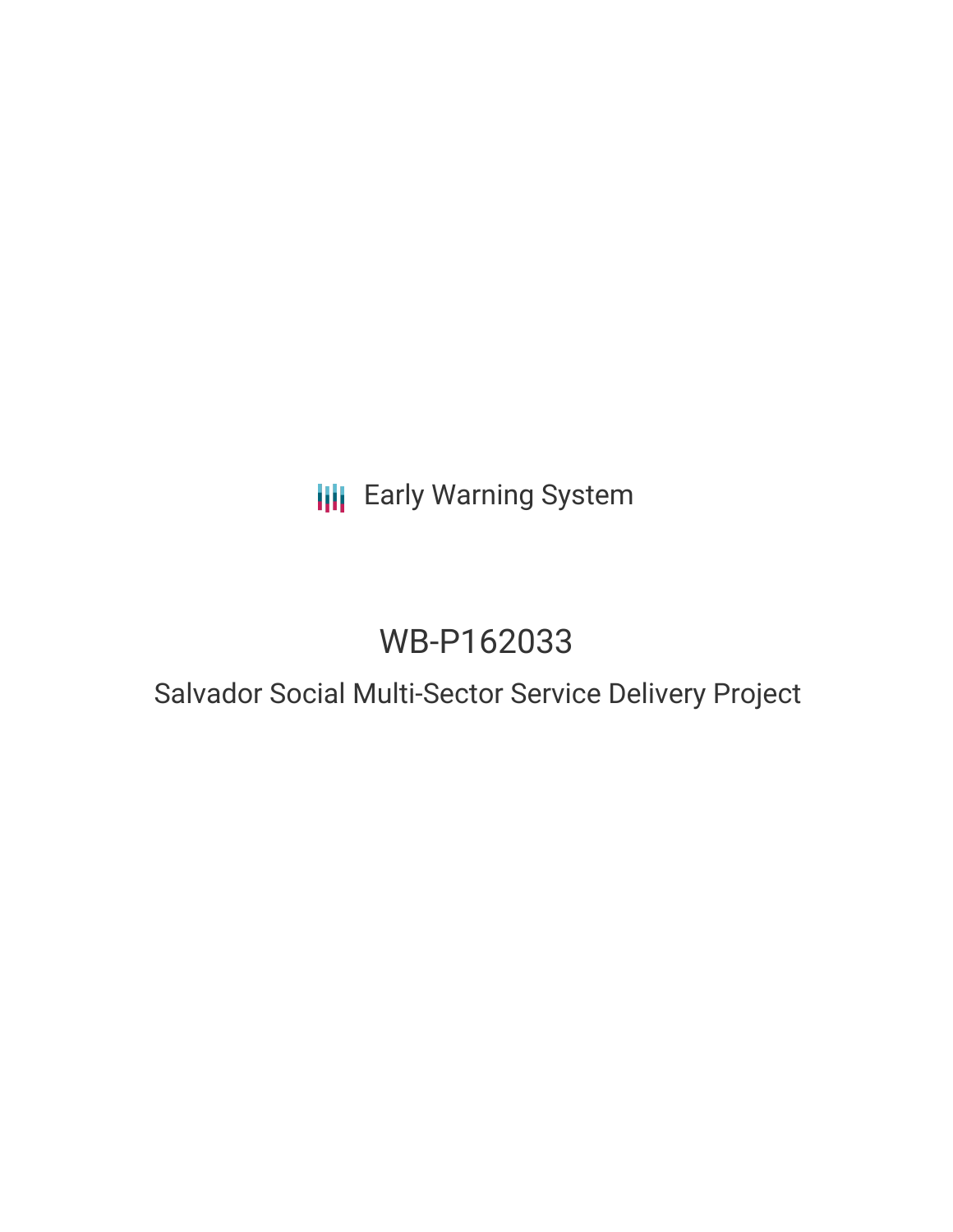

#### **Quick Facts**

| <b>Countries</b>               | Brazil                      |
|--------------------------------|-----------------------------|
| <b>Specific Location</b>       | Salvador                    |
| <b>Financial Institutions</b>  | World Bank (WB)             |
| <b>Status</b>                  | Active                      |
| <b>Bank Risk Rating</b>        | B                           |
| <b>Voting Date</b>             | 2017-12-19                  |
| <b>Borrower</b>                | Government of Brazil        |
| <b>Sectors</b>                 | <b>Education and Health</b> |
| <b>Investment Type(s)</b>      | Loan                        |
| <b>Investment Amount (USD)</b> | \$125.00 million            |
| <b>Project Cost (USD)</b>      | \$250.00 million            |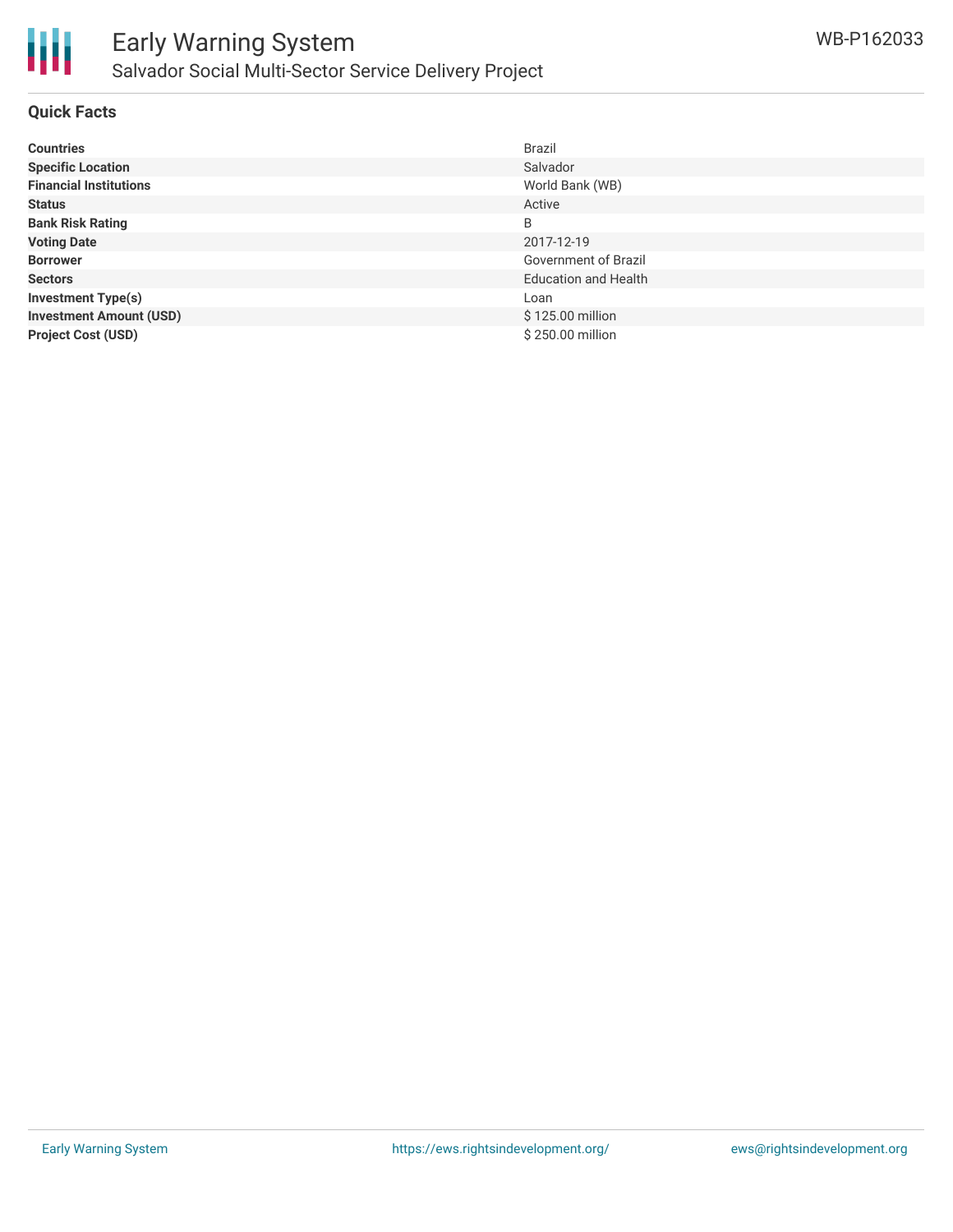

#### **Project Description**

Bank's statement: The proposed Project's objective is to improve social service delivery in the Municipality of Salvador, emphasizing improvements in health care system efficiency, education quality, and social assistance effectiveness.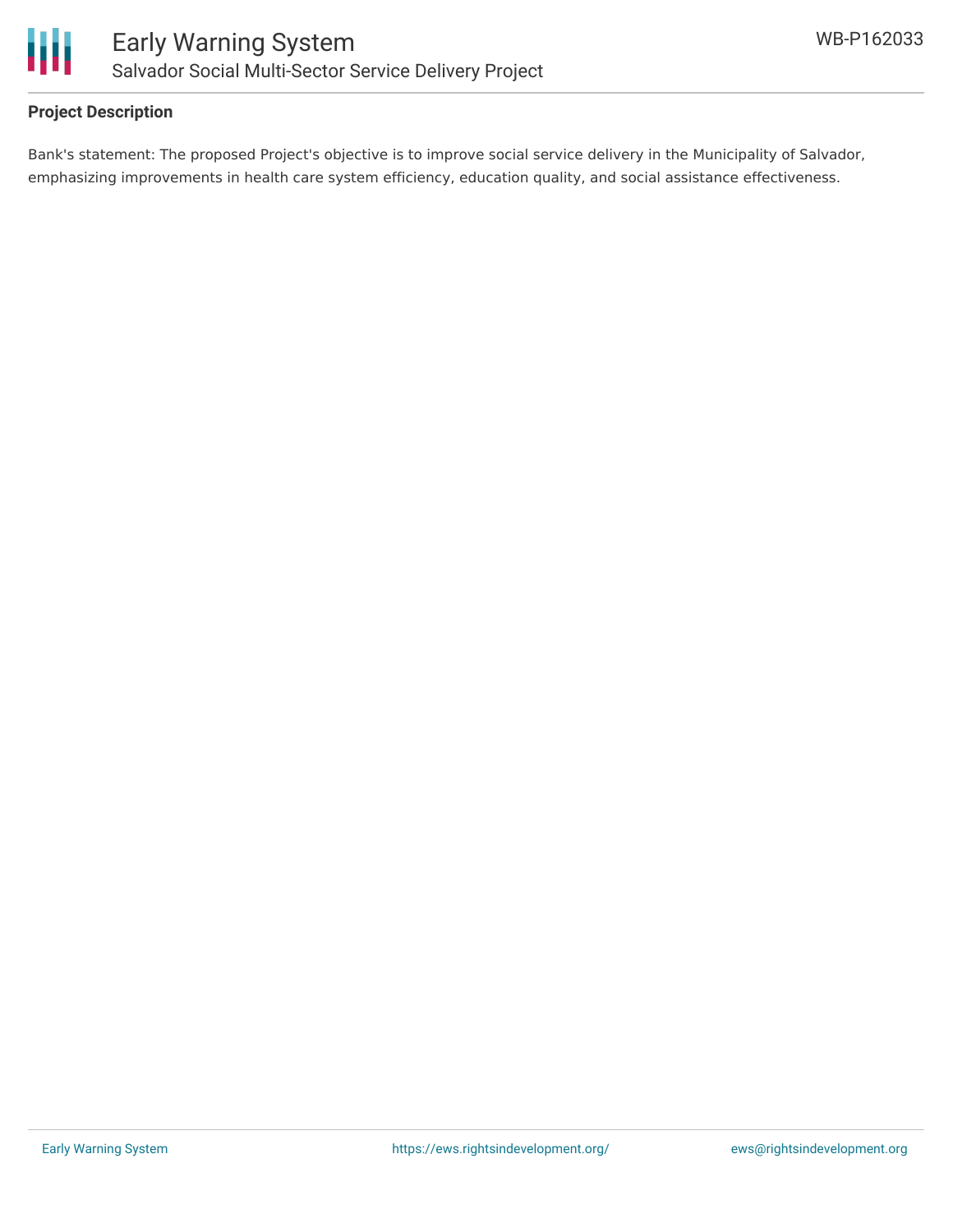

#### **Investment Description**

World Bank (WB)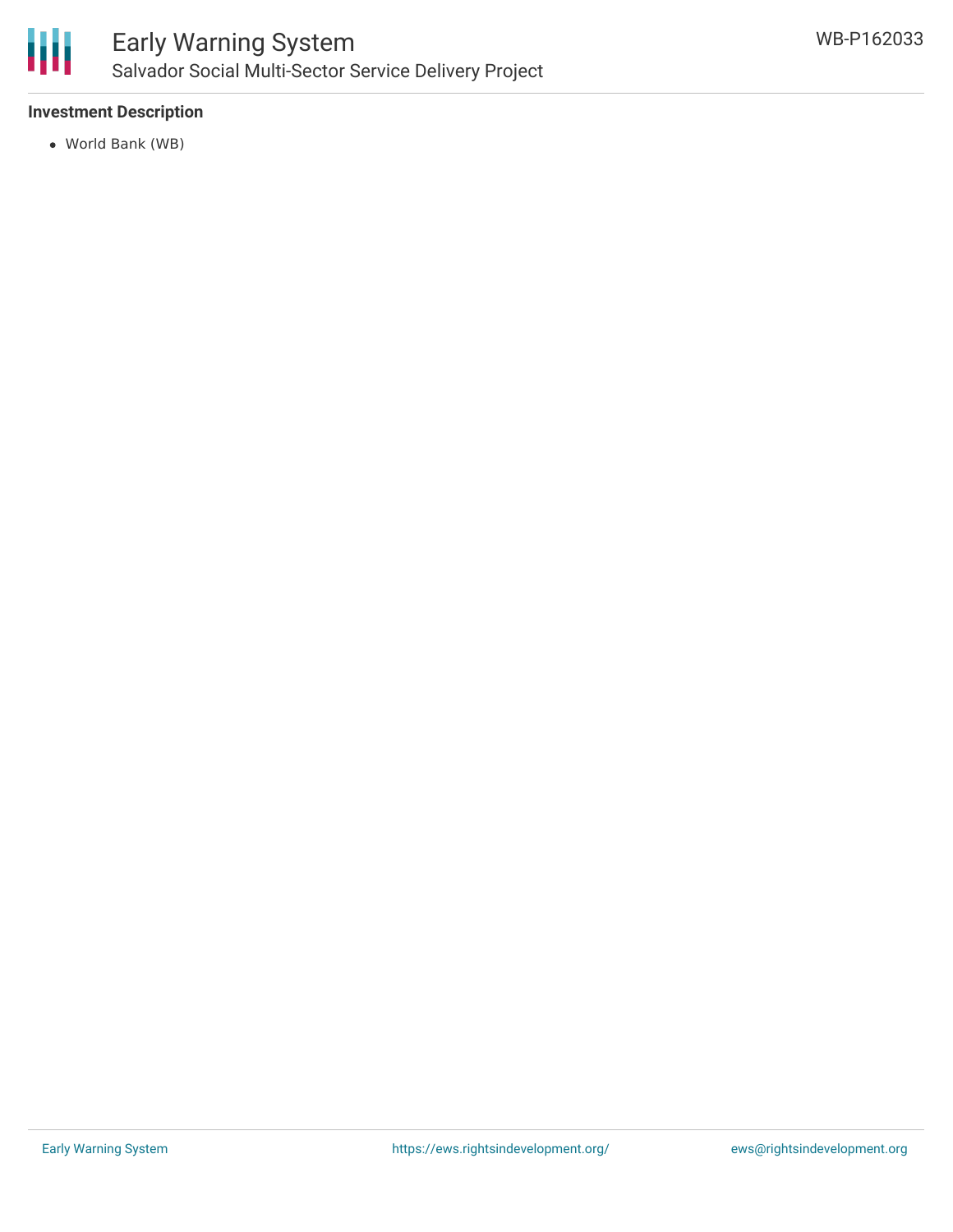

### **Contact Information**

ACCOUNTABILITY MECHANISM OF WORLD BANK

The World Bank Inspection Panel is the independent complaint mechanism and fact-finding body for people who believe they are likely to be, or have been, adversely affected by a World Bank-financed project. If you submit a complaint to the Inspection Panel, they may investigate to assess whether the World Bank is following its own policies and procedures for preventing harm to people or the environment. You can contact the Inspection Panel or submit a complaint by emailing ipanel@worldbank.org. You can learn more about the Inspection Panel and how to file a complaint at: http://ewebapps.worldbank.org/apps/ip/Pages/Home.aspx.